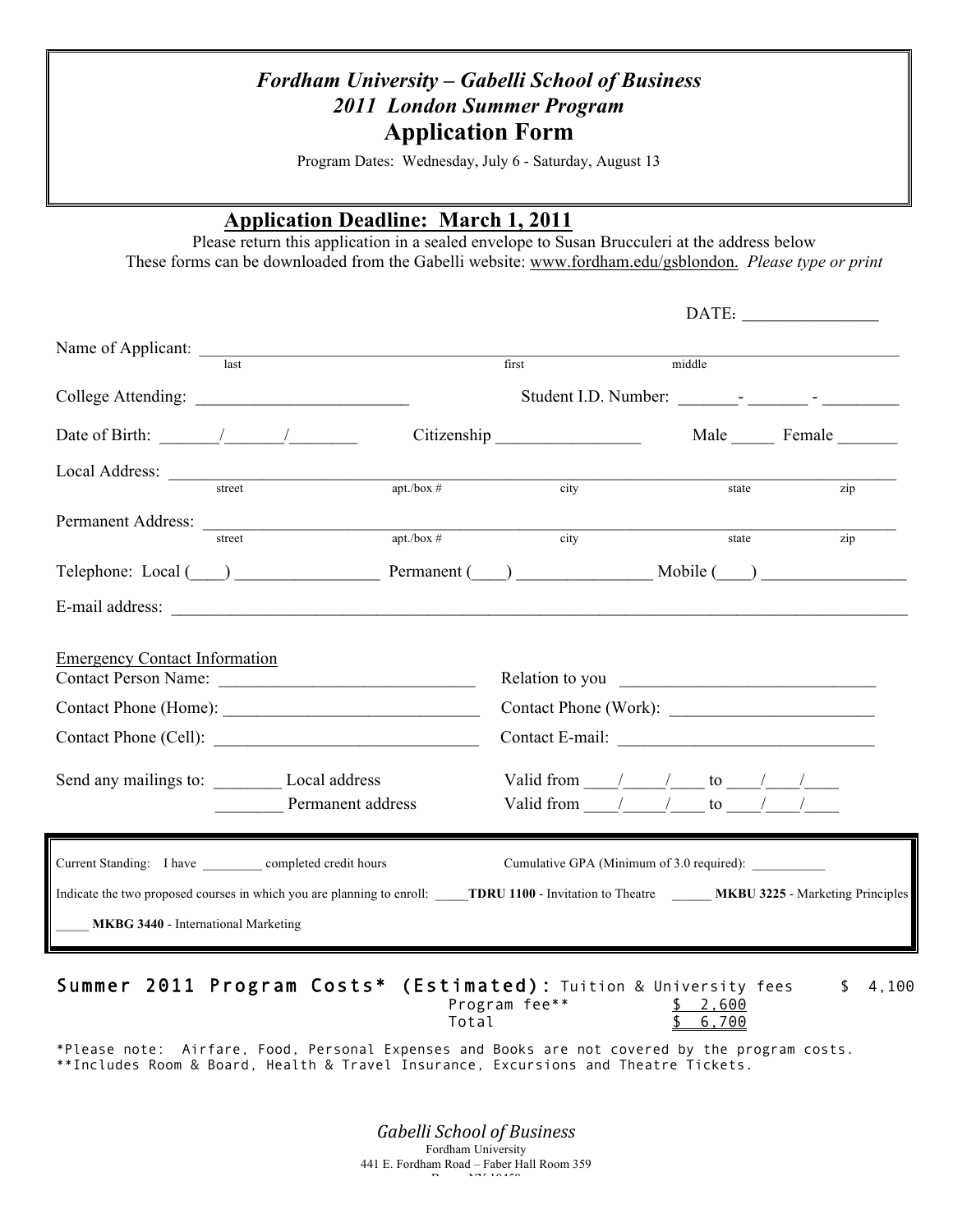# **London Summer 2011 Program Statement of Purpose Questionnaire**

(You may type your responses and/or add another sheet should you need more space)

1. State and explain your main motivation in seeking a study abroad experience in London? Explain.

2. Are there specific academic objectives you want/expect to achieve with these London courses? Explain.

3. Do you have any non-academic objectives or expectations for this program? Please address your professional development, cultural enrichment, travel and other areas in your answer. *Answer this question on the back or you can add an additional sheet if necessary.*

Your completed application includes the following:

- 1) Application form
- 2) Statement of Purpose Questionnaire
- 3) 2 Completed Recommendation Forms (to be sent directly to Gabelli by recommender)
- 4) \$500 deposit payable to Fordham University. The deposit is fully refundable up and until the time you are accepted and commit to participating in the program.
- 5) Photocopy of the information page of your passport